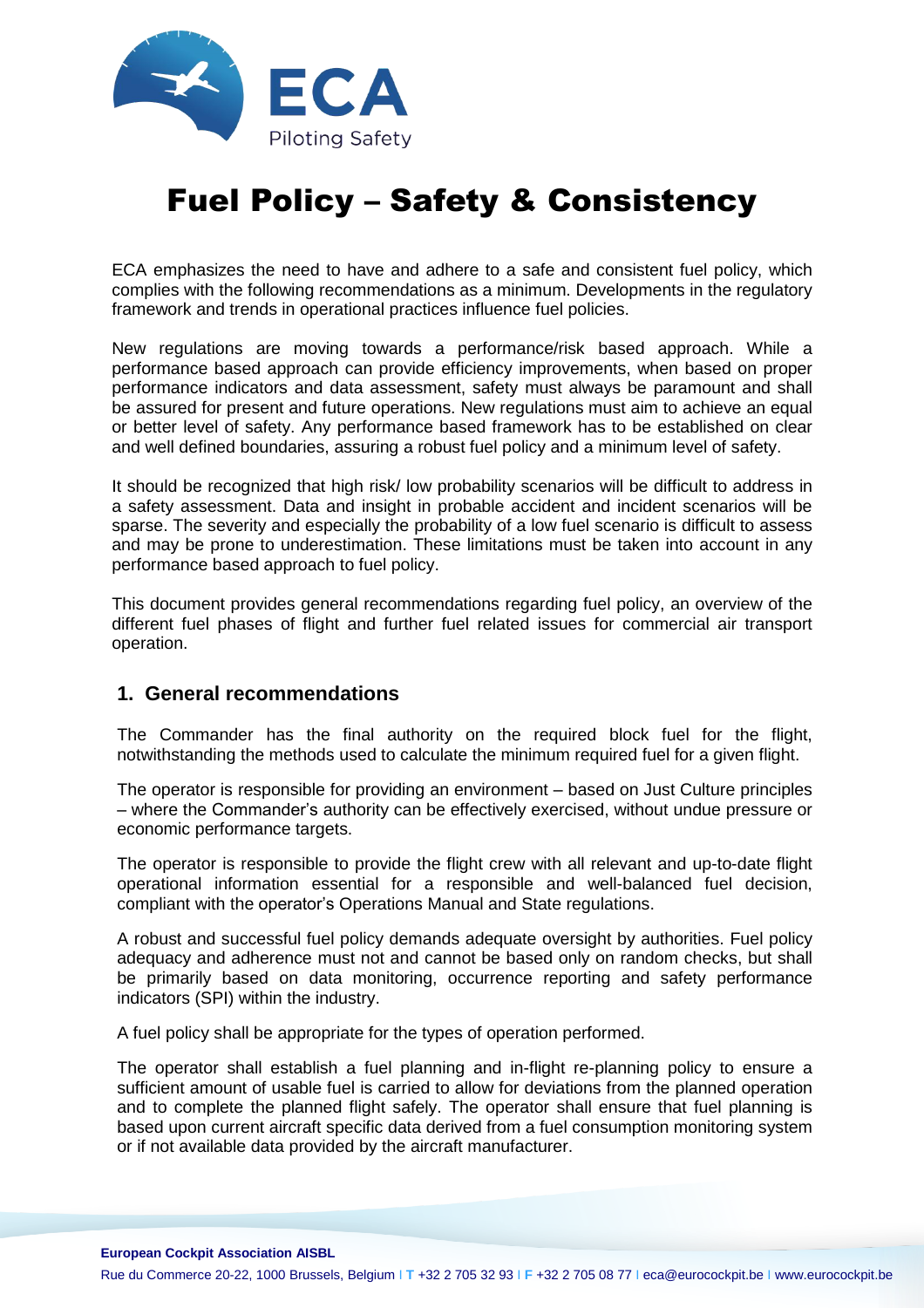The flight plan shall be based on a routing with the longest departure and arrival routes that could be expected, including diversion routing (i.e. the distance according to the worst-case routing: the longest way from the Missed Approach Point to the alternate).

The trip fuel must take into account the operating conditions at the planning phase: current meteorological reports or a combination of current reports and forecasts, air traffic services procedures, restrictions and anticipated delays and the effects of deferred maintenance items and/or configuration deviations.

Some arrival routings contain a STAR with a linear holding pattern such as a published arc or extended downwind. Trip fuel shall be carried that covers the complete routing, even if the expected routing to be flown is shorter.

A fuel policy shall not only be based on an individual flight operating in predictable conditions. It must take into account, amongst others, congested airspace where multiple aircraft divert at the same time, for example due to weather conditions or aerodrome closure. The ripple effect of multiple diversions at the same time shall be reflected in a fuel policy. In other words, a possible bottleneck must be determined and accounted for. As such, it is the commander's prerogative to take into account the factors that he/she deems necessary in his/her judgement

Operators shall not compile nor publish rankings showing the *individual* pilots in terms of the amount of extra fuel carried. Any form of ranking and use made thereof must be deidentified in nature and governed by Just Culture principles.

In order to assist the crew to prepare a flight in the safest manner, operators are encouraged to raise attention where typical routes need more fuel than planned due to unexpected / hidden threats and propose to the commander to add fuel to mitigate eventual risks. Operators shall make best use of the data available to them via the multiple reporting and monitoring channels.

The operator should record fuel consumption statistics and publish them on the flight plan (e.g. flight percentages showing historical deviation of fuel planned vs. fuel used for a particular stretch for a minimum period of two years for e.g. 90%, 95% and 99% percentiles including numbers of flights). The declaration of different fuel consumption for all possible departure and arrival routings (transitions included) on the OFP is an appropriate means to increase the conformability of the fuel planning. This will assist the flight crew with the fuel making decision in the planning phase.

# **2. Fuel Phases**

Flight crews shall ensure that the pre-flight calculation of fuel required for a given flight includes:

## **Taxi Fuel**

Taxi fuel is the fuel used prior to take-off and must include pre-start APU consumption, engine start and taxi fuel. It shall not be less than the amount expected to be used prior to take-off. Taxi fuel is usually a fixed quantity for average taxi duration. Local operating conditions at the departure aerodrome shall be taken into consideration and the taxi fuel adjusted accordingly. These conditions shall include at least average taxi time, any known ground delays, expected runway combinations, NOTAM's, meteorological conditions, air traffic services procedures (e.g. LVP, CDM) delays and any anticipated de-icing delays.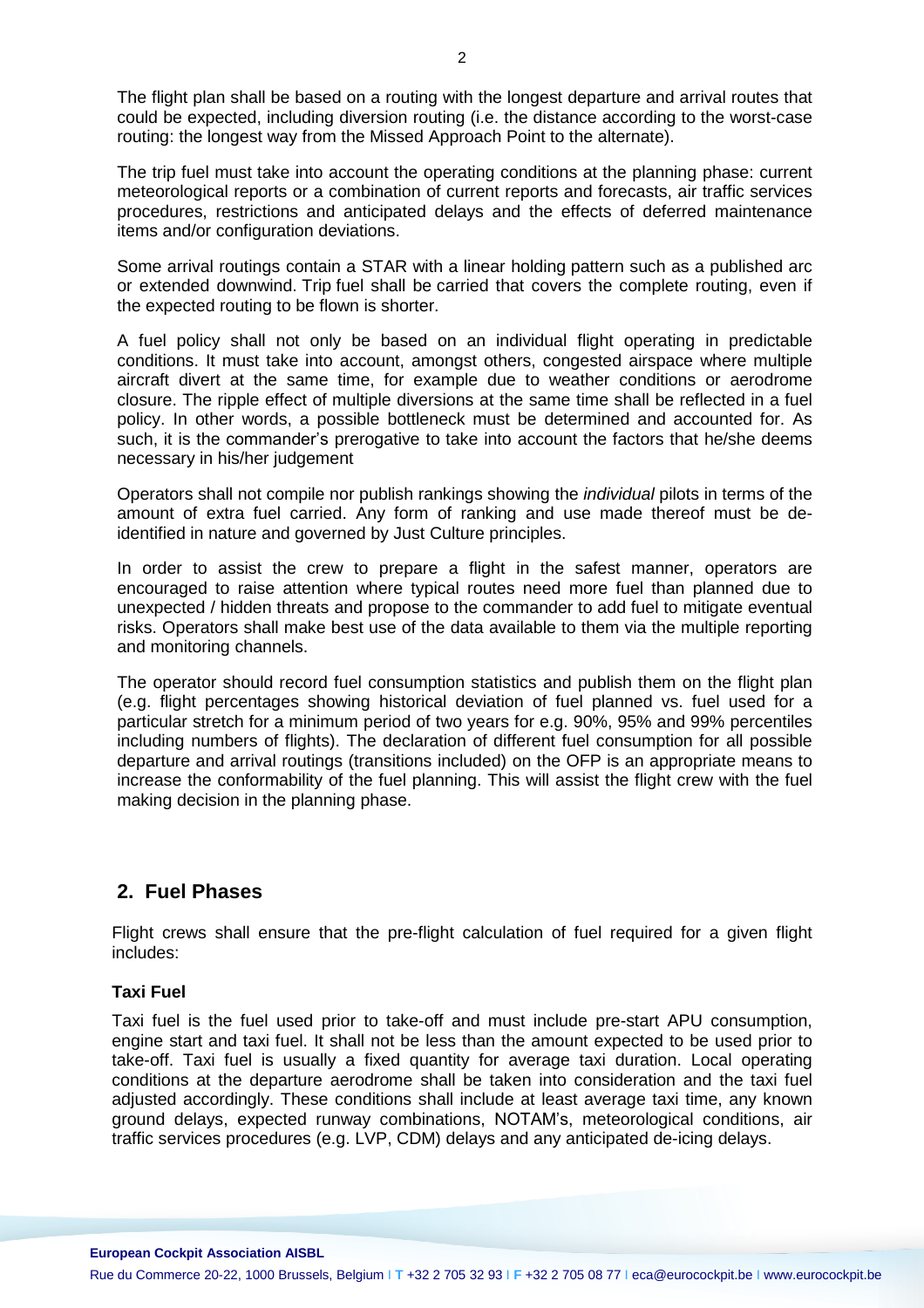#### **Trip Fuel / Fuel to Destination**

The Trip fuel is the required fuel quantity from brake release on take-off at the departure aerodrome to the landing touchdown at the destination aerodrome. This quantity includes the fuel required for: take-off, climb to cruise level, flight in level cruise including any planned step climb or step descent, flight from the beginning of descent to the beginning of approach, approach, landing at the destination.

Trip fuel must be adjusted to account for any additional fuel that would be required for known ATS restrictions that would result in delayed climb to or early descent from planned cruising altitude.

## **Contingency Fuel**

Contingency fuel is carried to account for additional enroute fuel consumption caused by unforeseen factors such as wind, routing changes or ATM restrictions. In general terms, the minimum contingency fuel is the greater of 5% of the trip fuel or 5 minutes holding consumption at 1500' above destination airfield elevation computed based on calculated arrival weight. However, some regulators, with special approval, allow reduction to 3% of trip fuel with use of enroute alternates or to specific time increments depending upon demonstrated performance criteria capabilities from the Operator. The Commander may consider refueling should any delay result in the consumption of contingency fuel before take-off. Contingency fuel shall not be planned as a substitute for taxi fuel as defined above.

Contingency fuel required as a result of ETOPS restrictions must not be confused with contingency fuel described in this context.

#### **Alternate Fuel**

Alternate fuel is the amount of fuel required from the missed approach point at the destination aerodrome until landing at the alternate aerodrome. It takes into account the required fuel for: missed approach at the destination airport, the longest route from the furthest Missed Approach Point, the cruise and descent at alternate aerodrome according to an expected airway/route, transition (to prevent the possible bottleneck situation in case of airport closure), approach at alternate, and landing at the alternate aerodrome.

When two alternates are required by the Authority, alternate fuel must be sufficient to proceed to the alternate which requires the greater amount of fuel.

Normally a flight shall be planned with an alternate aerodrome. Planning with no alternate shall be restricted to exceptional circumstances.

Provided all three following conditions are fulfilled, it is allowed to plan without destination alternate:

- 1. It is only allowed to plan without destination alternate, if the flight cannot be planned with all traffic load and alternate fuel. In this rare case, no alternate flight planning can be executed subject to the Commander's decision; and
- 2. The duration of the planned flight from take-off to landing or, in the event of in-flight replanning, the remaining flying time to destination does not exceed 2 hours; and
- 3. Two separate runways are usable at the destination aerodrome, and the appropriate weather reports and/or forecasts for the destination aerodrome indicate that for the period from 1 hour before until 1 hour after the expected time of arrival at the destination aerodrome, the ceiling will be at least 2 000 ft (600 m) or the circling height +500 ft (150 m), whichever is greater, the ground visibility will be at least 5 km, and no thunderstorms or shower activities are present or expected in the vicinity of the aerodrome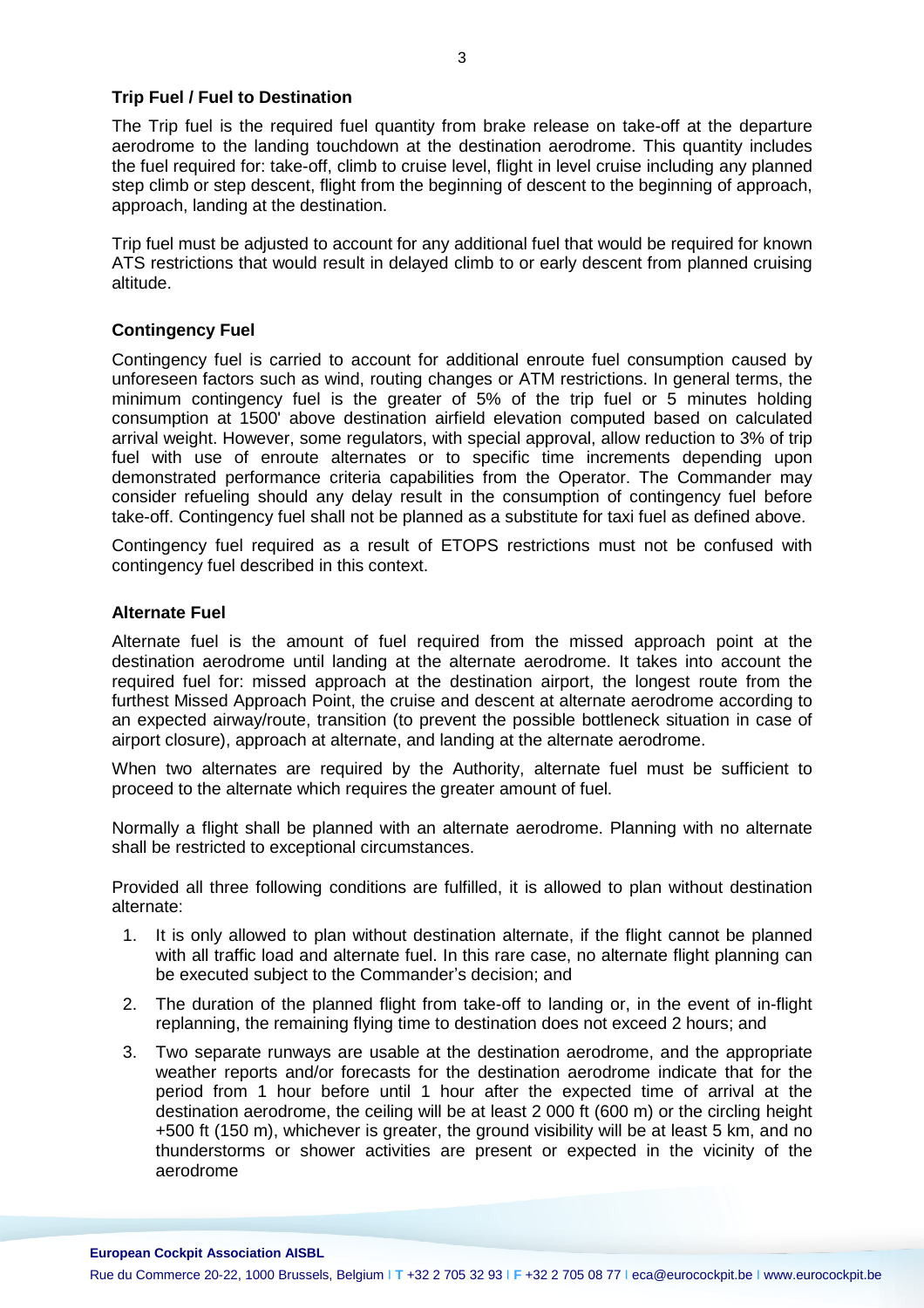**Alternate Aerodromes** must be adequate, which means they have the necessary RFF and ATC services and facilities available, meet aircraft performance requirements and are operational at the expected time of use.

#### **Final Reserve Fuel / Fixed Reserve Fuel / Holding Fuel**

Final reserve fuel is the minimum fuel required to fly for 45 minutes<sup>1</sup> at 1,500 feet above the alternate aerodrome or, if an alternate is not required, at the destination aerodrome at holding speed in ISA conditions. If the flight is planned without alternate, the final reserve fuel should be no less than 60 minutes holding fuel.

#### **Reserve Fuel / Minimum Diversion Fuel**

Reserve fuel or Minimum Diversion fuel is the sum of Alternate fuel plus Final Reserve fuel*.* Minimum diversion fuel does not imply that a diversion must be initiated. Depending on operational circumstances committing to the destination is also an option.

#### **Additional Fuel**

Additional fuel is fuel which is added to comply with a specific regulatory or company requirement. Examples include fuel for technical deficiencies such as engine failure or loss of pressurization, ETOPS fuel, fuel required for a remote or island destination where no alternate is available.

#### **Extra Fuel**

Extra fuel is fuel added at the discretion of the Commander. The Commander must consider the viability of the planned route and alternates, and consider whether any statistical contingency is valid to the particular conditions on the day.

#### **Block Fuel / Total Fuel on Board**

Block fuel is the total fuel required for the flight and is the sum of the Taxi fuel, Trip fuel, Contingency fuel, Alternate fuel, Final Reserve fuel, Additional fuel and Extra fuel.

# **3. Further fuel related issues**

#### **Declaring of the Fuel State to ATC (Minimum fuel & Mayday fuel)**

When a flight anticipates a condition of landing with less than the planned reserve fuel or urgency/distress, coordination should take place between the flight crew and ATC. ATC must proactively inform the flight crew on expected approach time and track distance to touchdown.

The Commander shall advise ATC of a minimum fuel state when he/she has committed to land at a specific aerodrome and calculates that any change to the existing clearance to that aerodrome may result in landing with less than the planned final reserve fuel.

ATC is not required to provide any form of priority handling as a result of a minimum fuel declaration. Operators must not plan in advance to use this 'priority handling' procedure.

The Commander shall declare a situation of fuel emergency by broadcasting a mayday call as soon as the calculated usable fuel predicted upon landing is less than the planned final reserve fuel.

Declaration of fuel emergency is an explicit statement that priority handling by ATC is both required and expected. It provides an immediate and clear understanding of the nature of the emergency both to ATC and to other flights operating on the same frequency.

**European Cockpit Association AISBL**

 $\overline{a}$ 

<sup>1</sup> Technical University of Munich study: "*Risk Analysis of the EASA Minimum Fuel Requirements. Considering the ACAREdefined Safety Target*" (2016); currently awaiting publication in a scientific journal. This study specifically supports 45 minutes for Final Reserve Fuel.